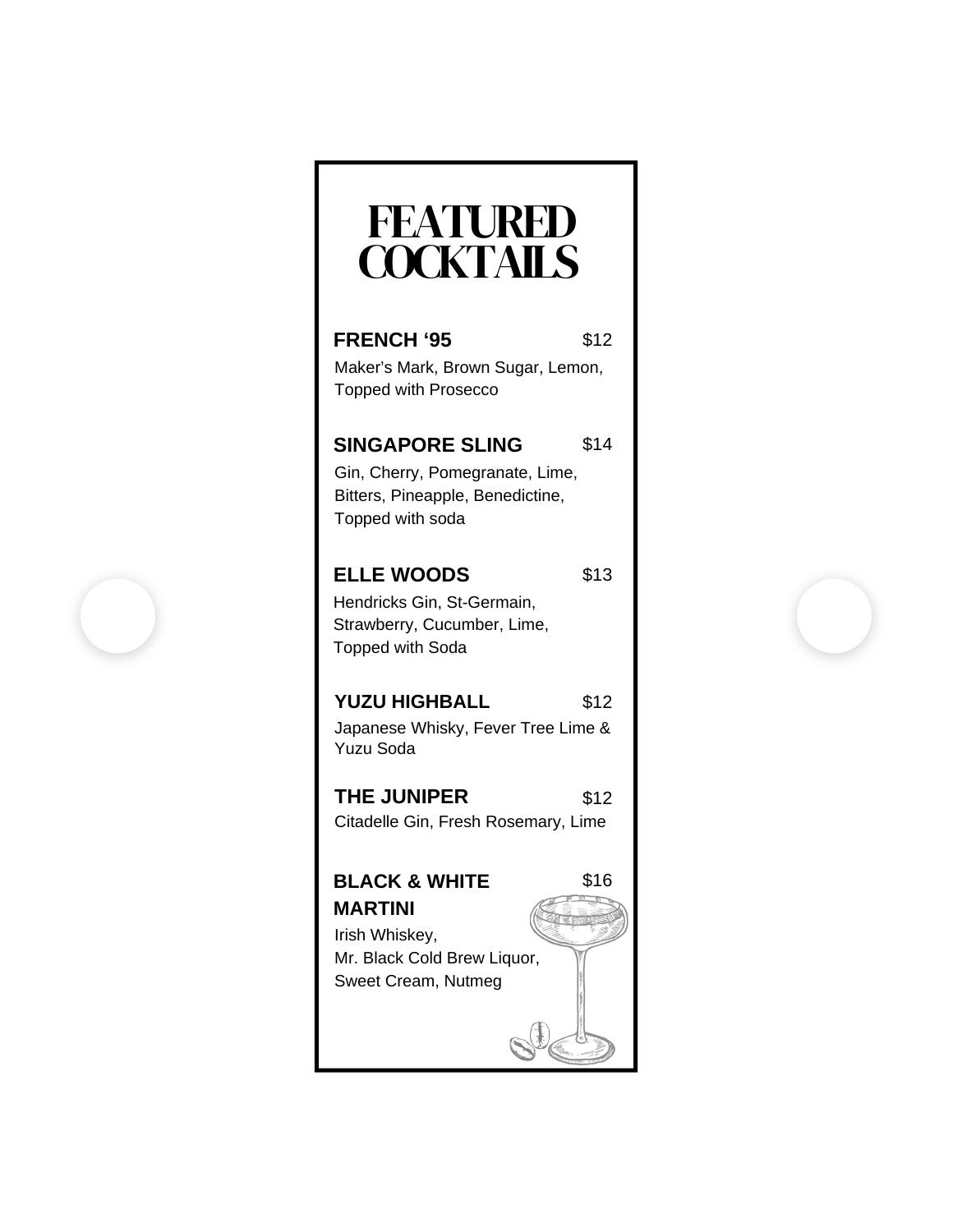| SHAKENA                                                                                          |      |
|--------------------------------------------------------------------------------------------------|------|
| OCKTAILSA                                                                                        |      |
| <b>SAY ANYTHING</b>                                                                              | \$14 |
| Jalepeño Infused Tequila, Lime,<br>Watermelon, Aperol, Mint                                      |      |
| <b>PASSION STAR</b>                                                                              | \$14 |
| <b>MARTINI</b>                                                                                   |      |
| Vodka, Passion Fruit, Vanilla, Lime,                                                             |      |
| Served with a Sidecar of Prosecco                                                                |      |
| <b>SOUR HOUR</b>                                                                                 | \$12 |
| Bourbon, Peach, Aperol, Lime                                                                     |      |
| <b>MOONDOG</b>                                                                                   | \$13 |
| Dark Rum, Lemon, Cinnamon Syrup,<br>Yellow Chartreuse, Topped with<br>Fever Tree Grapefruit Soda |      |
| SATURN                                                                                           | \$13 |
| Gin, Lemon, Passion Fruit,<br>Homemade Orgeat, Velvet Falernum                                   |      |
| <b>SALADITO</b>                                                                                  | \$13 |
| Dos Hombres Mezcal, Honey Syrup,                                                                 |      |
| Lime, Topped with Cayenne Pepper                                                                 |      |
|                                                                                                  |      |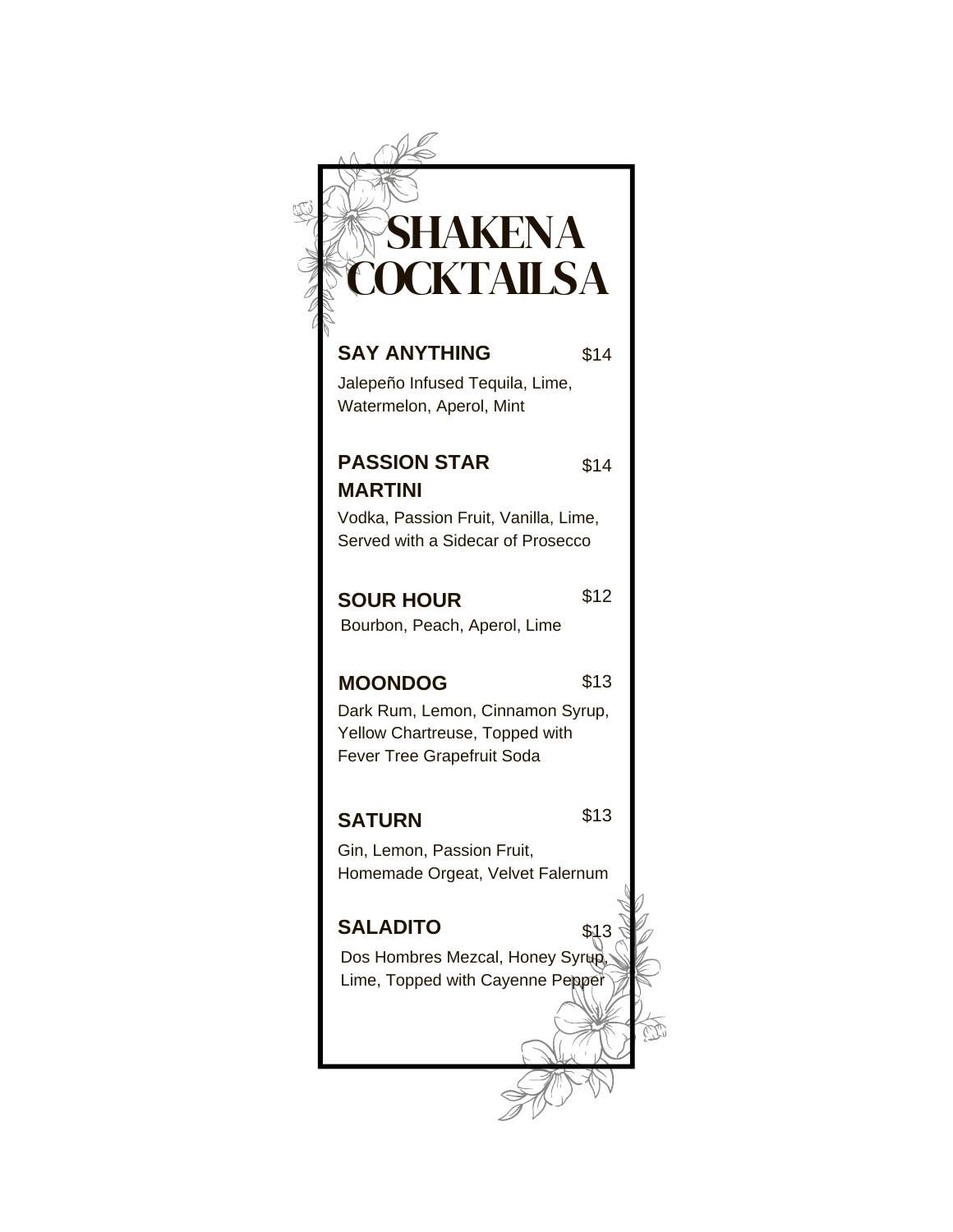# STIRRED& BOOZY

### **1791 OLD FASHIONED** \$13

Buffalo Trace Bourbon, Brown Sugar, Angostura Bitters

### **IMPROVED COCKTAIL** \$14

Knob Creek Rye, Maraschino, Demerara, House Boker's Bitters, Absinthe

### **FIVE RINGS**

\$15

\$16

Japanese Whisky, Vanilla, Apple, Cinnamon, Honey

### **WHITE NEGRONI** \$13

Tanqueray, Suze, Lillet Blanc. House Grapefruit Bitters

### **OAXACAN OLD FASHIONED**

Reposado Tequila, Crema de Mezcal, Cocoa & Angostura Bitters